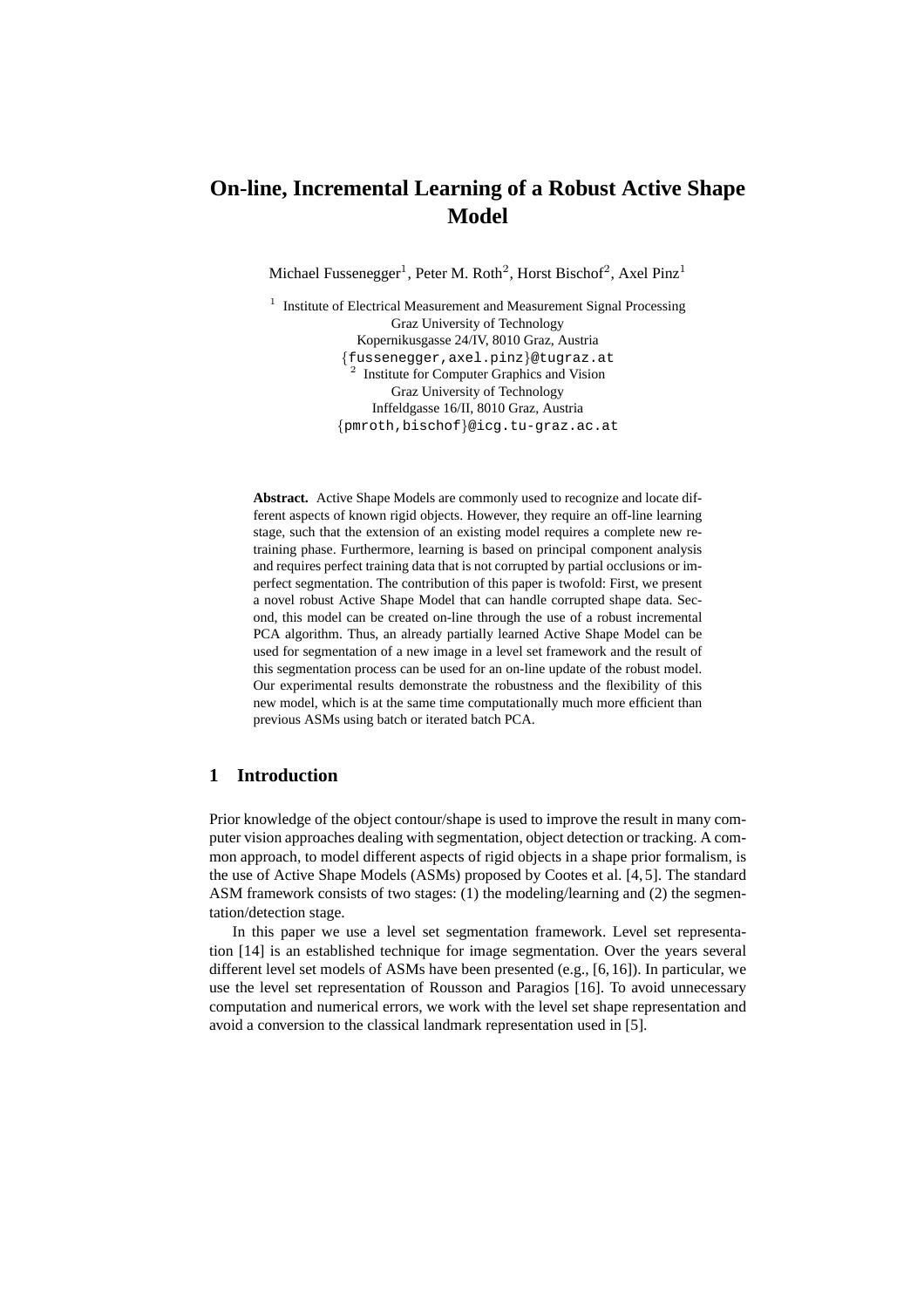In the learning stage, a set of registered training shapes is used to model different aspects of a model. Generally ASM approaches use a batch (off-line) version of Principal Component Analysis (PCA) [11] for learning, that has two main disadvantages: (1) the approach is not robust in the recognition nor in the training [12, 18] (but, we might receive data that is corrupted by partial occlusions or imperfect segmentation) and (2) all training data has to be provided a priori, thus, hand segmentation is required and the shape model cannot be extended as new segmentation results become available.

Various approaches have been proposed to introduce robustness in the recognition stage (e.g.,  $[1, 12, 15]$ ). For these methods it is assumed that the samples in the learning stage are undisturbed. Robust learning is a more difficult problem, since there is no previous knowledge that can be used to estimate outliers. Several methods have been proposed to robustly extract the principal axes in the presence of outliers [7, 21]. Other approaches use robust M-estimator [7] or are based on the EM formulation of PCA [17, 18, 20]. Using a robust approach in our framework has two advantages: (1) the robust reconstruction from the ASM allows a much better segmentation of occluded objects and (2) robust learning on the improved segmentation results provides a better shape representation.

We use an incremental PCA approach in our ASM. Applying an incremental method, we can efficiently build and update an ASM that is used for the segmentation process, i.e., we can use the partially learned ASM to perform segmentation and use the segmentation result to retrain the ASM. Different incremental PCA approaches have been proposed that are based on incremental SVD-updating (e.g., [2, 9]). Recently even robust and incremental [13, 19] approaches have been proposed. In particular we apply a simplified version of the approach of Skočaj and Leonardis [19] to learn the ASM that will be explained in Section 2.2.

Applying this incremental and robust PCA method, we need a priori only a small hand segmented data set to initialize our ASM. This first model provides shape priors for the segmentation process. Furthermore, the Active Shape Model can be successively updated with new data from the segmentation process.

The outline of the paper is as follows: Section 2 explains our system and gives a short description of its components. In Section 2.1, we describe the shape registration. In Section 2.2, we introduce in detail the Robust Incremental PCA. Experiments are presented in Section 3 and finally, conclusions are drawn in Section 4.

# **2 Incremental Robust Active Shape Model**

Fig. 1 depicts our proposed method, which is split into two components: (i) the segmentation module and (ii) our novel ASM module. For the segmentation, we use the approach proposed by Fussenegger et al. [8] which is based on the level set formulations by Rousson and Paragios [16] and Brox and Weickert [3].

The output of the segmentation module is the distance function  $\Phi(\mathbf{x}), \Phi : \Omega \to \mathbb{R}$ , with  $\Phi(\mathbf{x}) > 0$ , if **x** lies in the shape and  $\Phi(\mathbf{x}) < 0$ , if **x** lies out of the shape.  $\Omega$  is the image domain and **x** denotes a pixel in  $\Omega$ . In order to avoid unnecessary computation and numerical errors, we use directly this distance function as the shape representation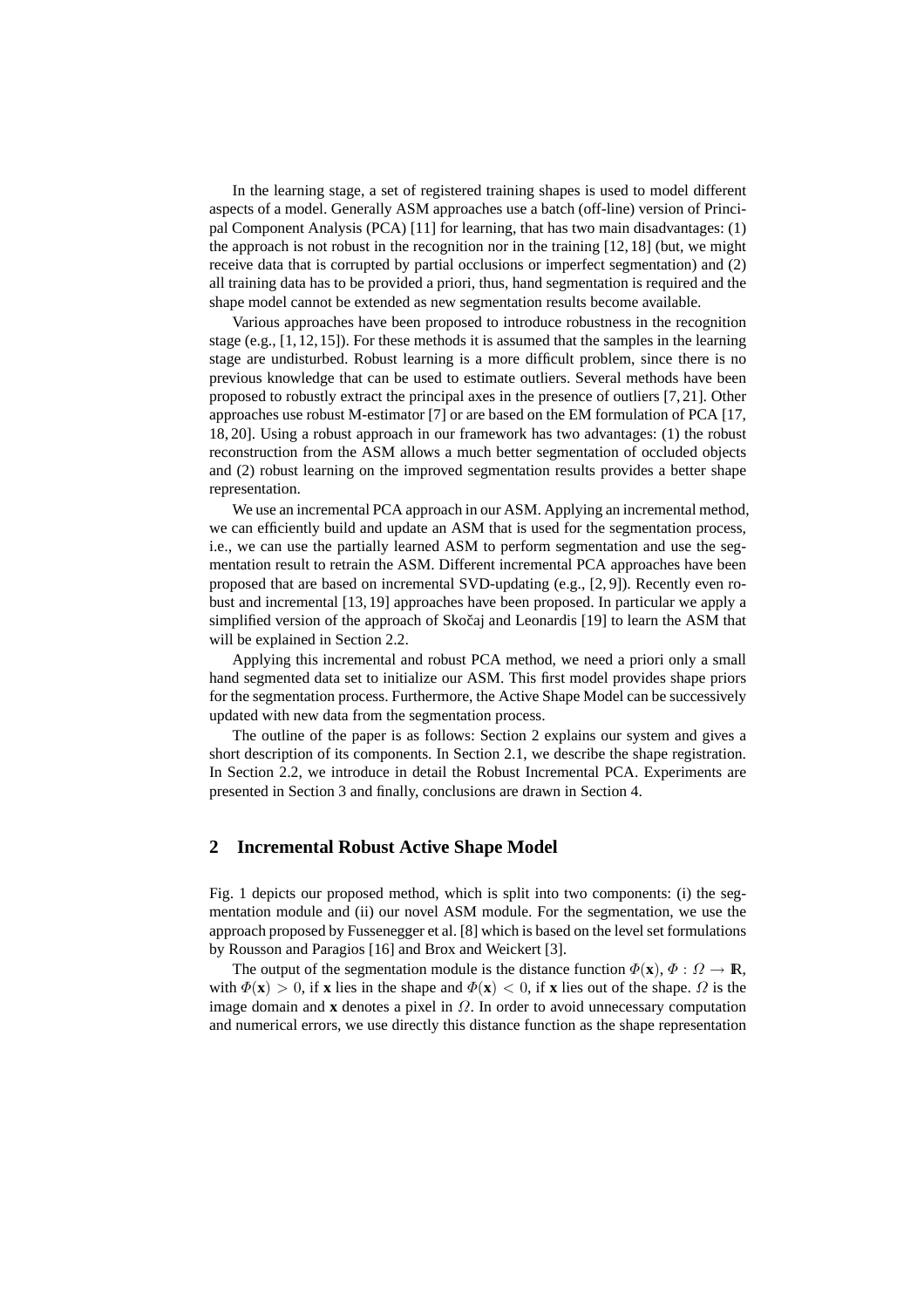instead of the landmark representation used in [4, 5]. However, our ASM can be easily adapted to alternative shape representations for use with other segmentation approaches.

In a first step, the ASM module is initialized with a training set of non corrupted, aligned shapes characterizing different aspects of an object to learn a first Active Shape Model. This learned ASM is then used in the segmentation process. After each level set iteration step the current result  $\Phi_i$  is passed from the segmentation module to the ASM module. A registration process (Section 2.1) applies a similarity transformation A on  $\Phi_i$  to map it with  $\Phi_M$  in the best way.  $\Phi_M$  is the mean shape calculated over the already learned shapes.  $\Phi_i$  is then projected to the eigenspace and robustly reconstructed (Section 2.2). The reconstruction  $\tilde{\Phi}_i$  is passed to the segmentation module and used as a shape prior in the next level set iteration step. This is repeated until the segmentation process ends. The final result is used to update and improve our ASM.



**Fig. 1.** Our System consisting of two interacting components: The level set segmentation [8] and our novel Active Shape Model.

#### **2.1 Shape registration**

For the shape registration, we assume a global deformation  $A$  between  $\Phi_M$  (the mean shape) and  $\Phi$  (the new shape) that involves the parameters  $[A = (s; \theta; \mathbf{T})]$  with a scale factor s, a rotation angle  $\theta$  and a translation vector **T** [16]. The objective function

$$
E(\Phi_M, \Phi(\mathcal{A})) = \int_{\Omega} (s\Phi_M - \Phi(\mathcal{A}))^2 d\mathbf{x}
$$
 (1)

can be used to recover the optimal registration parameters. The rigid transformation A is dynamically updated to map  $\Phi_M$  and  $\Phi$  in the best way. Thus, the calculus of variations for the parameters of  $A$  yields the system

$$
\frac{\partial s}{\partial t} = 2 \int_{\Omega} (s\Phi_M - \Phi(\mathcal{A})) (\Phi_M - \nabla \Phi(\mathcal{A}) \frac{\partial}{\partial s} \mathcal{A}) d\mathbf{x}
$$

$$
\frac{\partial \theta}{\partial t} = 2 \int_{\Omega} (s\Phi_M - \Phi(\mathcal{A})) (-\nabla \Phi(\mathcal{A}) \frac{\partial}{\partial \theta} \mathcal{A}) d\mathbf{x}
$$

$$
\frac{\partial \mathbf{T}}{\partial t} = 2 \int_{\Omega} (s\Phi_M - \Phi(\mathcal{A})) (-\nabla \Phi(\mathcal{A}) \frac{\partial}{\partial \mathbf{T}} \mathcal{A}) d\mathbf{x}.
$$
(2)

Fig.  $2(a-c)$  shows three example shapes. Fig.  $2(d)$  and  $2(e)$  show all three shape contours before and after the registration process.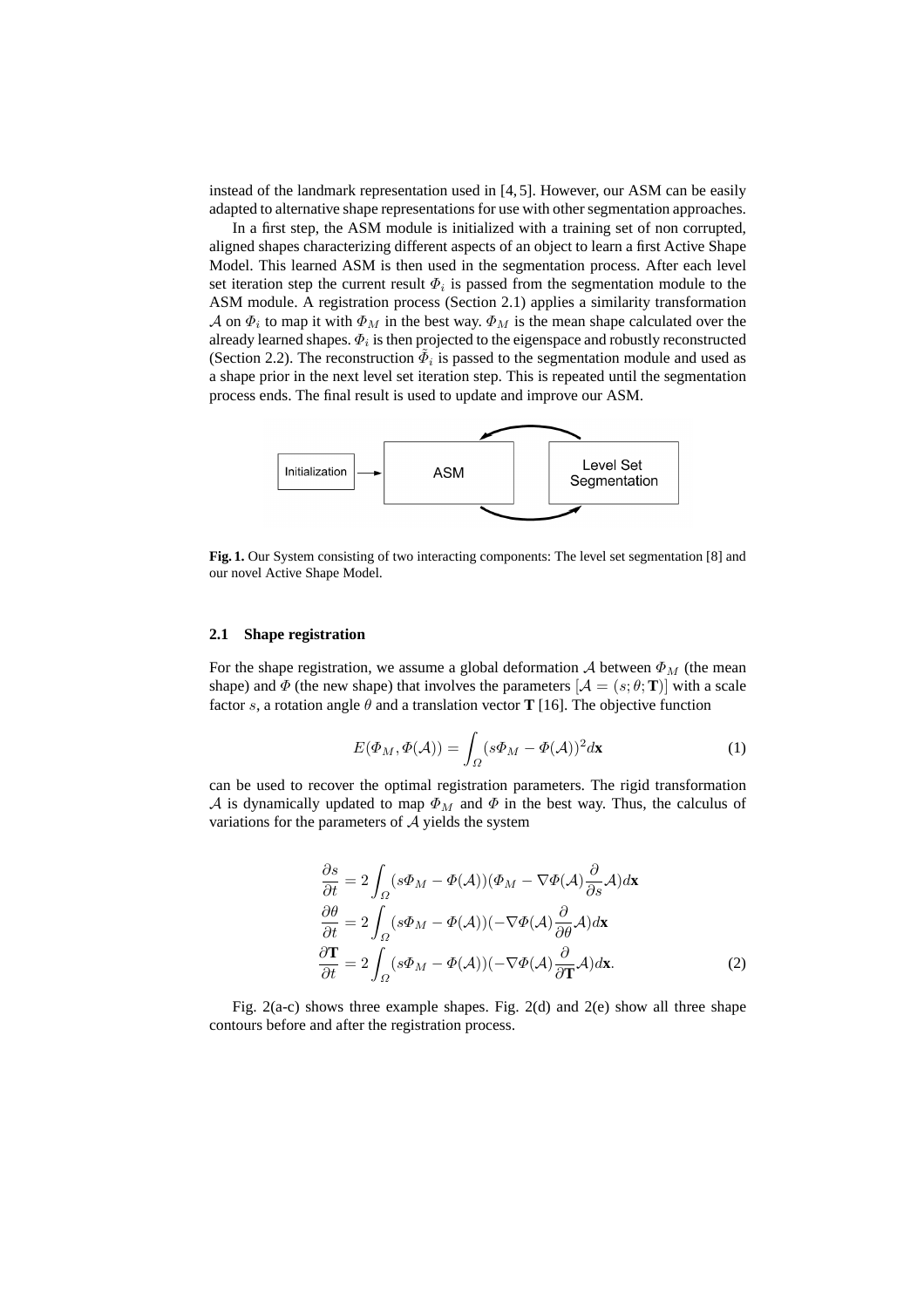

**Fig. 2.** Three example shapes before and after registration.

#### **2.2 Robust Incremental PCA**

For batch PCA all training images are processed simultaneously. A fixed set of input images  $X = [x_1, \dots x_n] \in \mathbb{R}^{m \times n}$  is given, where  $x_i \in \mathbb{R}^m$  is an individual image represented as a vector. It is assumed that **X** is mean normalized. Let  $Q \in \mathbb{R}^{m \times m}$ be the covariance matrix of **X**, then the subspace  $\mathbf{U} = [\mathbf{u}_1, \dots, \mathbf{u}_n] \in \mathbb{R}^{m \times n}$  can be computed by solving the eigenproblem for **Q** or more efficiently by solving SVD of **X**.

For incremental learning, the training images are given sequentially. Assuming that an eigenspace was already built from n images, at step  $n + 1$  the current eigenspace can be updated in the following way [19]: First, the new image **x** is projected in the current eigenspace  $\mathbf{U}^{(n)}$  and the image is reconstructed:  $\tilde{\mathbf{x}}$ . The residual vector  $\mathbf{r} =$  $\mathbf{x} - \tilde{\mathbf{x}}$  is orthogonal to the current basis  $\mathbf{U}^{(n)}$ . Thus, a new basis  $\mathbf{U}'$  is obtained by enlarging  $\mathbf{U}^{(n)}$  with **r**.  $\mathbf{U}'$  represents the current images as well as the new sample. Next, batch PCA is performed on the corresponding low-dimensional space  $A'$  and the eigenvectors **U''**, the eigenvalues  $\lambda''$  and the mean  $\mu''$  are obtained. To update the subspace the coefficients are projected in the new basis  $A^{(n+1)} = U''^T (A^T - \mu'')$ and the subspace is rotated:  $\mathbf{U}^{(n+1)} = \mathbf{U}'\mathbf{U}''$ . Finally, the mean  $\mu^{(n+1)} = \mu^{(n)} + \mu^{(n)}$  $\mathbf{U}'\boldsymbol{\mu}''$  and the eigenvalues  $\boldsymbol{\lambda}^{(n+1)} = \boldsymbol{\lambda}''$  are updated. In each step the dimension of the subspace is increased by one. To preserve the dimension of the subspace the least significant principal vector may be discarded [10]. To obtain an initial model, the batch method may be applied to a smaller set of training images. Alternatively, to have a fully incremental algorithm, the eigenspace may be initialized using the first training image **x**:  $\mu^{(1)} =$  **x**,  $U^{(1)} = 0$  and  $A^{(1)} = 0$ .

This method can be extended in a robust manner, i.e., corrupted input images may be used for incrementally updating the current model. To achieve this, outliers in the current image are detected and replaced by more confident values: First, an image is projected to the current eigenspace using the robust approach [12] and the image is reconstructed. Second, outliers are detected by pixel-wise thresholding (based on the expected reconstruction error) the original image and its robust reconstruction. Finally, the outlying pixel values are replaced by the robustly reconstructed values.

# **3 Experiments**

For the experiments, we have created several different data sets: *teapot*, *African man*, *elephant* and *octopus* (Fig. 3). The first one (Fig. 3(a)) was created artificially by using 3D-MAX. The others are representing real world objects where the images were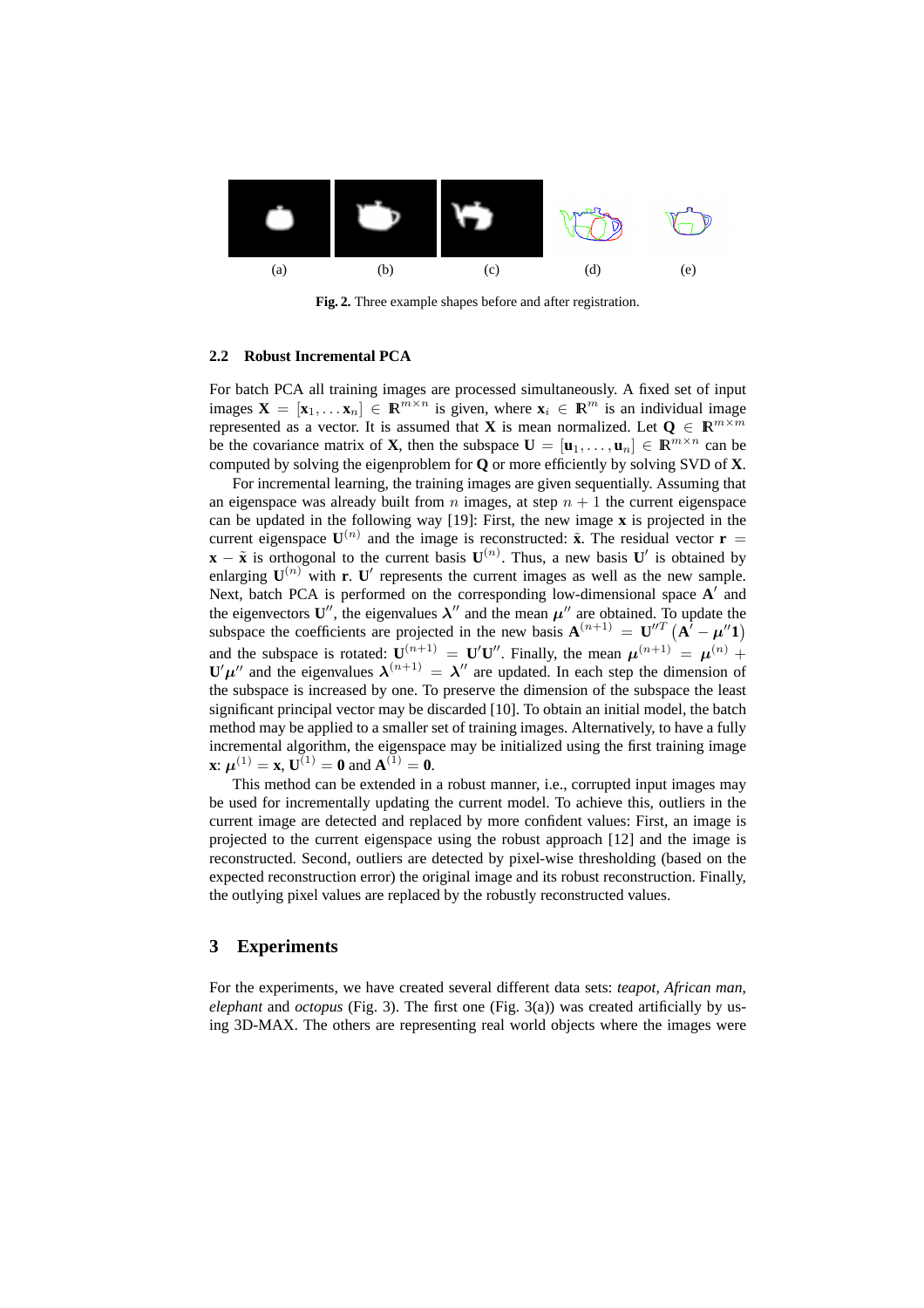acquired in two different ways: a smaller number of images was obtained using a turntable and a homogeneous background, such that we can use the level set segmentation without any shape-prior (Fig.  $3(b)-(d)$ ). These views are used to build the initial consistent model. Depending on the complexity of the object, i.e., the complexity of the object's shape, 10 up to 80 views are needed. The consistent model is necessary for robust reconstruction of outlying values in the input shapes resulting from over-segmentation and under-segmentation in further steps. Additionally, more complex images (hand held presentations of the objects with cluttered background) are acquired and used to demonstrate the incremental update and robustness of the method (Fig. 3(e)-(f)).



**Fig. 3.** Examples of our data sets: *teapot*, *African man*, *elephant* and *octopus*.

To show the benefit of the incremental method we trained classifiers using different PCA approaches on the *teapot* data set. In total 85 images were processed in the training stage where only 10 eigenvectors were used for reconstruction. The obtained classifiers were evaluated on an independent test set of 10 images.

First, Fig. 4(a) shows that the incremental on-line method yields similar results as the "iterated batch" method (batch PCA is applied when a new image arises) that is applied in most applications. The reconstruction errors of the incremental PCA, the "iterated batch" PCA and the batch PCA are compared for an increasing number of training shapes and eigenvectors. The reconstruction error is similar for both, the incremental and the iterated batch method. Both error curves are continuously decreasing when the number of training shapes is increased and they are approaching the results of the batch method (trained from the full set of training shapes). Thus, there is no real loss of accuracy (for our application) in using the incremental approach. But as can be seen in Fig. 4(b) there are huge differences in the computational costs for the different methods; the learning times were obtained by evaluating the training in MATLAB on a 3GHz machine. The results for the whole training set containing 85 images are summarized in Table 1. Since the matrix operations are performed on smaller matrices only (less memory has to be allocated) for this data set the incremental method is even computationally cheaper than the batch method. But, as the main point, compared to the iterated batch "incremental" approach the computational costs of the incremental method are only approximately 1/40!

|                                |       |       | method incremental PCA batch PCA iterated batch PCA |
|--------------------------------|-------|-------|-----------------------------------------------------|
| time                           | 4.72s | 6.55s | 205.38s                                             |
| Table 1 Devformance avaluation |       |       |                                                     |

**Table 1.** Performance evaluation.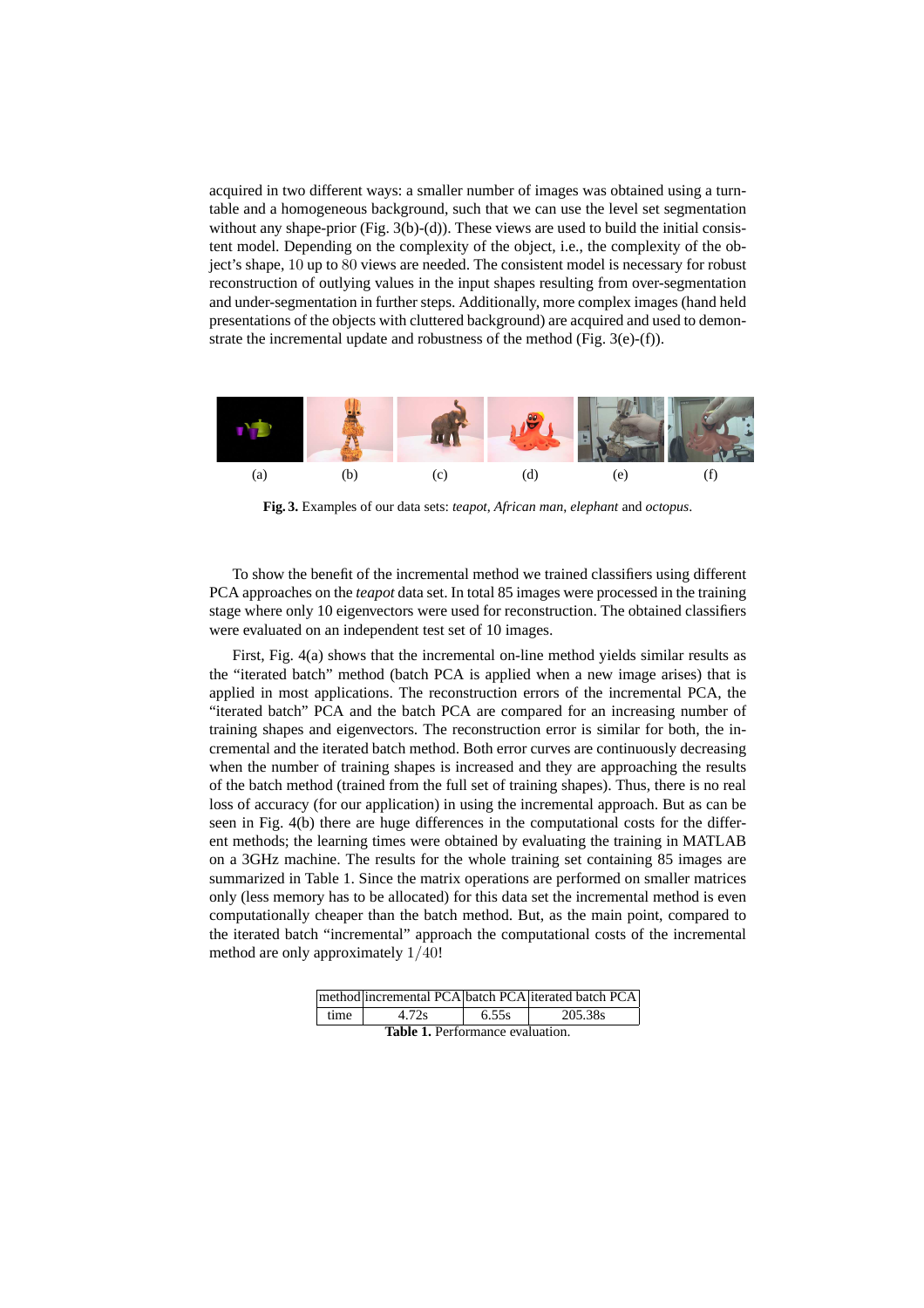

**Fig. 4.** Incremental PCA approach evaluated on the *teapot* data set: (a) incremental PCA performs similar as incremental batch PCA, (b) incremental PCA is computationally much cheaper than incremental batch PCA.

As the applied incremental PCA method can easily be extended in a robust manner we want to show the advantages of robust incremental learning. For this purpose an initial classifier for the octopus is trained using only 15 clean shapes to get a consistent starting model. Later on, the training is continued from corrupted data. To simulate over-segmented and under-segmented shapes the corrupted data is created by randomly adding black and white bars occluding 25% of the image. By adding these shapes the non-robust model gets more and more corrupted (see (Fig. 5(c) for the first 5 eigenimages) while a stable model is estimated by using the robust approach (see Fig. 5(a) for the first 5 eigenimages). Examples of reconstructions are shown in Fig. 5(b) (robust eigenspace) and Fig. 5(d) (non-robust eigenspace).



**Fig. 5.** Robust incremental vs. plain incremental approach: (a) eigenspace obtained by robust incremental learning from noisy data, (b) reconstruction from robust eigenspace, (c) eigenspace obtained by incremental learning from noisy data, (d) reconstruction from non-robust eigenspace.

To show the increasingly better segmentation results when incrementally updating the current model with newly obtained shapes, the more complex *octopus* data set was evaluated. In total 85 training shapes were processed where 35 eigenvectors were used for reconstruction. Fig. 6 shows different level set segmentation results using our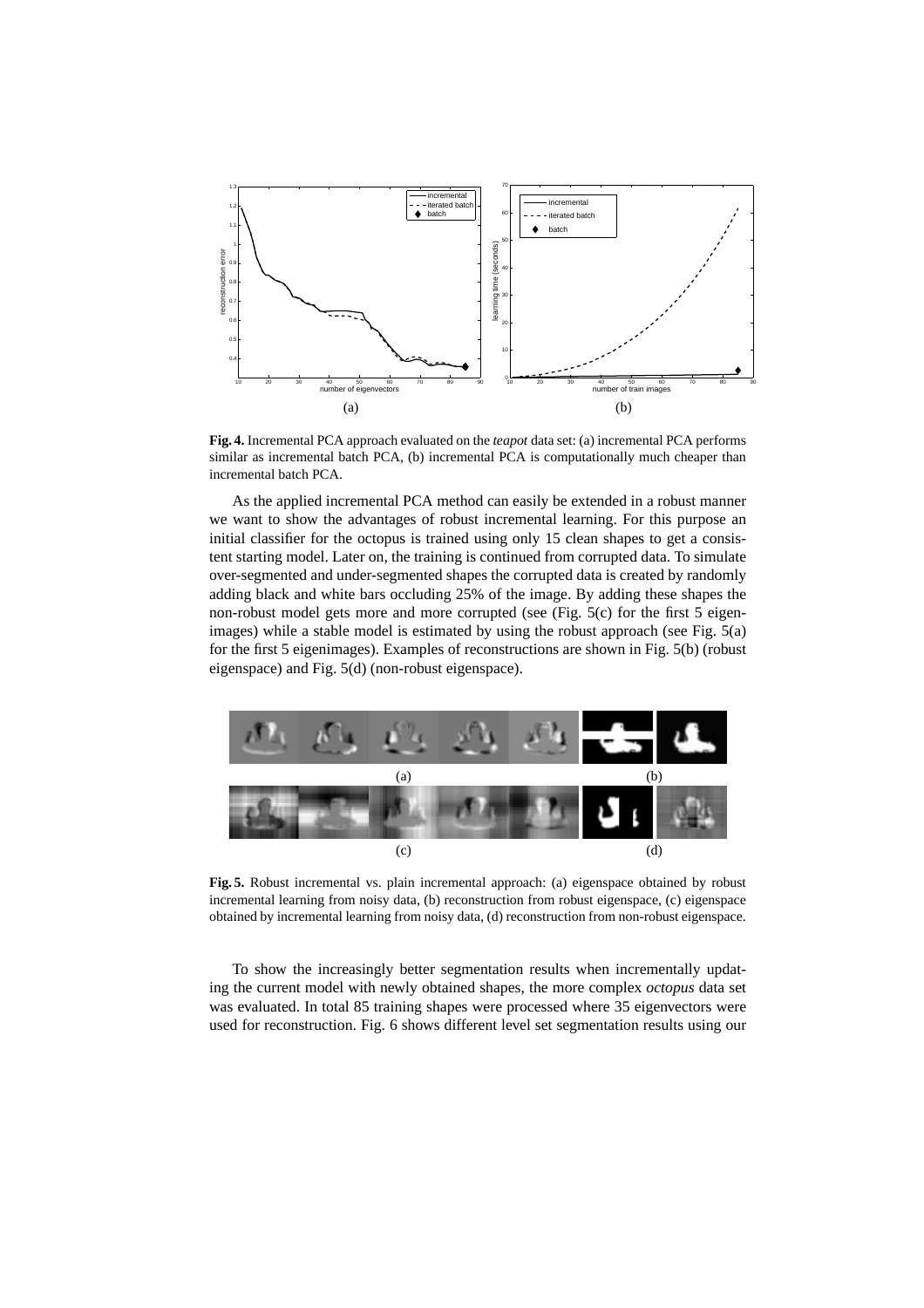ASM in different training stages. For Fig. 6(b), the segmentation is done without a trained ASM. In this case the segmentation fails completely. In Fig. 6(c), we show the final shape prior provided from the initialized ASM (40 "off-line" training shapes) and the corresponding segmentation. The segmentation has been improved significantly but still some errors are present. Afterwards, our ASM is incrementally updated with new "on-line" training shapes. Fig. 6(d) shows the results after 40 additional incrementally obtained shapes. The segmentation is perfect and the segmentation result depicted in Fig. 6 can then be used to add a new aspect to our ASM.



**Fig. 6.** Original image (a) and level set segmentation without an ASM (b). Estimated shape prior, with an ASM learned from 40 training shapes and corresponding level set segmentation (c). Estimated shape prior, with an ASM learned from 80 training shapes and corresponding level set segmentation (d).

For a more general evaluation different models (varying the number of processed training shapes) were evaluated on a set of 10 independent test images. For this purpose the shapes in the test set were reconstructed using the previously trained models and the reconstruction errors were analyzed. According to the number of processed shapes (10 to 85) up to 35 eigenvectors were used for reconstruction. The results are shown in Fig. 7(a). It can be seen that the reconstruction error is decreasing if the number of learned shapes (and thus the number of eigenimages used for reconstruction) is increased; a better model is obtained! Examples of continuously improving ASMs are shown in Fig. 8.

Furthermore, the robust extension of the approach was evaluated on the *African man* data set. The reconstruction error<sup>3</sup> was analyzed when the portion of noise is increased. The results are shown in Fig. 7(b). While the reconstruction error is continuously growing for the standard approach the performance of the robust method is not decreased even in cases of up to 25% occlusion. Thus, these robustly obtained reconstructions

<sup>&</sup>lt;sup>3</sup> The reconstruction error was computed from the undisturbed original images. Alternatively, the distance between the learned eigenspace and the projected shape may be used as measurement (which will yield similar curves).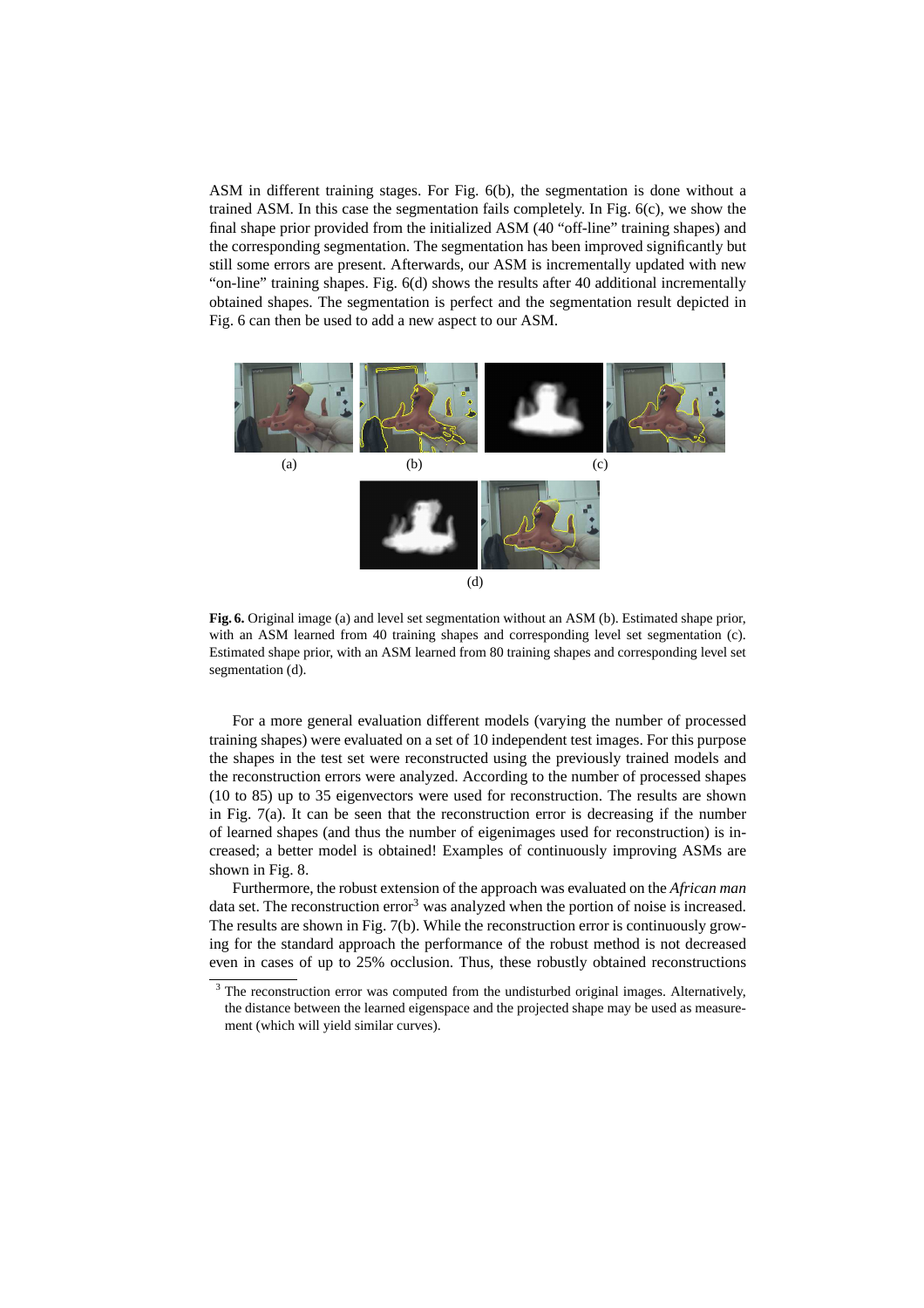

**Fig. 7.** Better segmentation results by robust incremental ASM: (a) increasing the size of the model decreases the reconstruction error, (b) smaller reconstruction error when applying the robust method even for corrupted data.



**Fig. 8.** Improving ASM by updating with new shapes: (a) ASM learned from 10 frames, (b) ASM learned from 20 frames, (c) ASM learned from 40 frames, (d) ASM learned from 80 frames,

can be used to update the current ASM as it can be seen in Fig. 9. The object was presented in a realistic scenario with background clutter by hand from varying views and under different illumination conditions. The registered segmentation without using a shape prior in Fig. 9(b) contains holes and over-segmentations. Thus, the standard reconstruction depicted in Fig. 9(c) is corrupted. But as shown in Fig. 9(e) the robust approach provides a perfect reconstruction that can be used to update the ASM. In addition, Fig. 9(d) shows the corrupted segmentation result obtained by using the standard reconstruction as shape prior while the segmentation result obtained by using the robust reconstruction shown in Fig. 9(f) is perfect.

Finally, we show some examples of segmentations using previously trained Active Shapes Models. In Fig. 10(a), we use the level set segmentation based on [8] without any shape information. The other three Figures 10(b)-(d) are segmented with three different ASMs. On all three objects, we achieve excellent segmentation results, even for Fig. 10(d), where the lower part of the object is highly occluded, our robust ASM is able to segment the object correctly.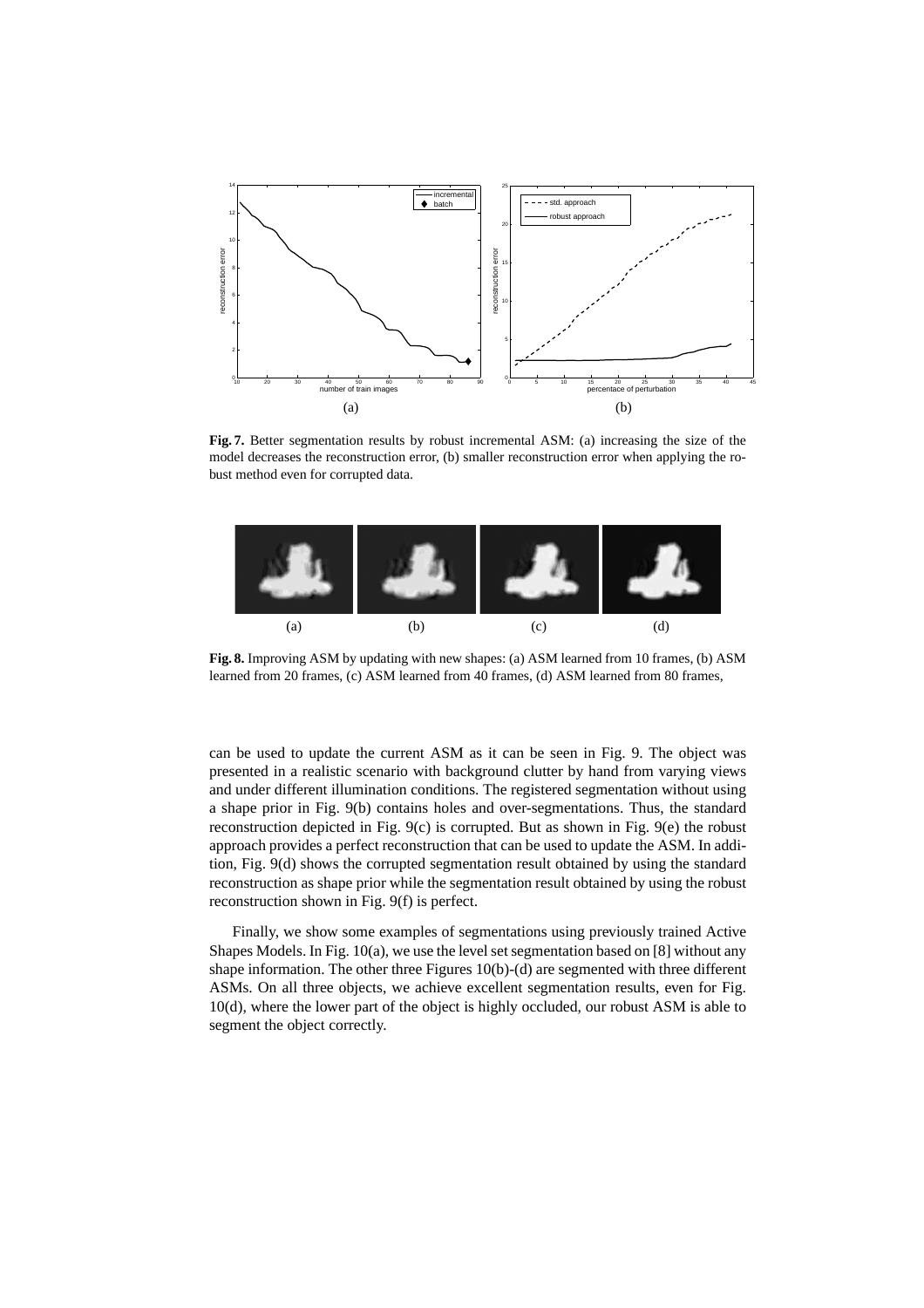

**Fig. 9.** Robust PCA on *African man* data set: (a) original data, (b) segmentation and registration, (c) reconstruction, (d) segmentation result with (c) as shape prior, (e) robust reconstruction, (f) segmentation result using (e) as shape prior.



**Fig. 10.** Level set segmentation results based on [16]: (a) segmentation without a shape prior; (b)-(d) segmentation using different ASMs.

# **4 Conclusion**

We have introduced a novel robust Active Shape Model, that can be updated on-line. Using a robust, incremental PCA allows a successive update of our ASMs even with non perfect data (i.e., corrupted data by partial occlusions or imperfect segmentation). For the segmentation and shape representation, we use the work of Rousson et al. [16] but our ASM can easily be adapted to other segmentation approaches and shape representations. We performed experiments on various data sets with different objects. The advantages of the robust, incremental PCA over the standard batch PCA were shown, and we also showed excellent results using different ASMs for segmentation. Even highly occluded objects in a cluttered background can be segmented correctly. Compared to the standard approach the computational costs can be dramatically reduced. Moreover the user interaction is reduced to taking a smaller number of images on a turn table under perfect conditions, i.e., manual segmentation can be completely avoided!

# **Acknowledgment**

This work has been supported by the Austrian Joint Research Project Cognitive Vision under projects S9103-N04 and S9104-N04.